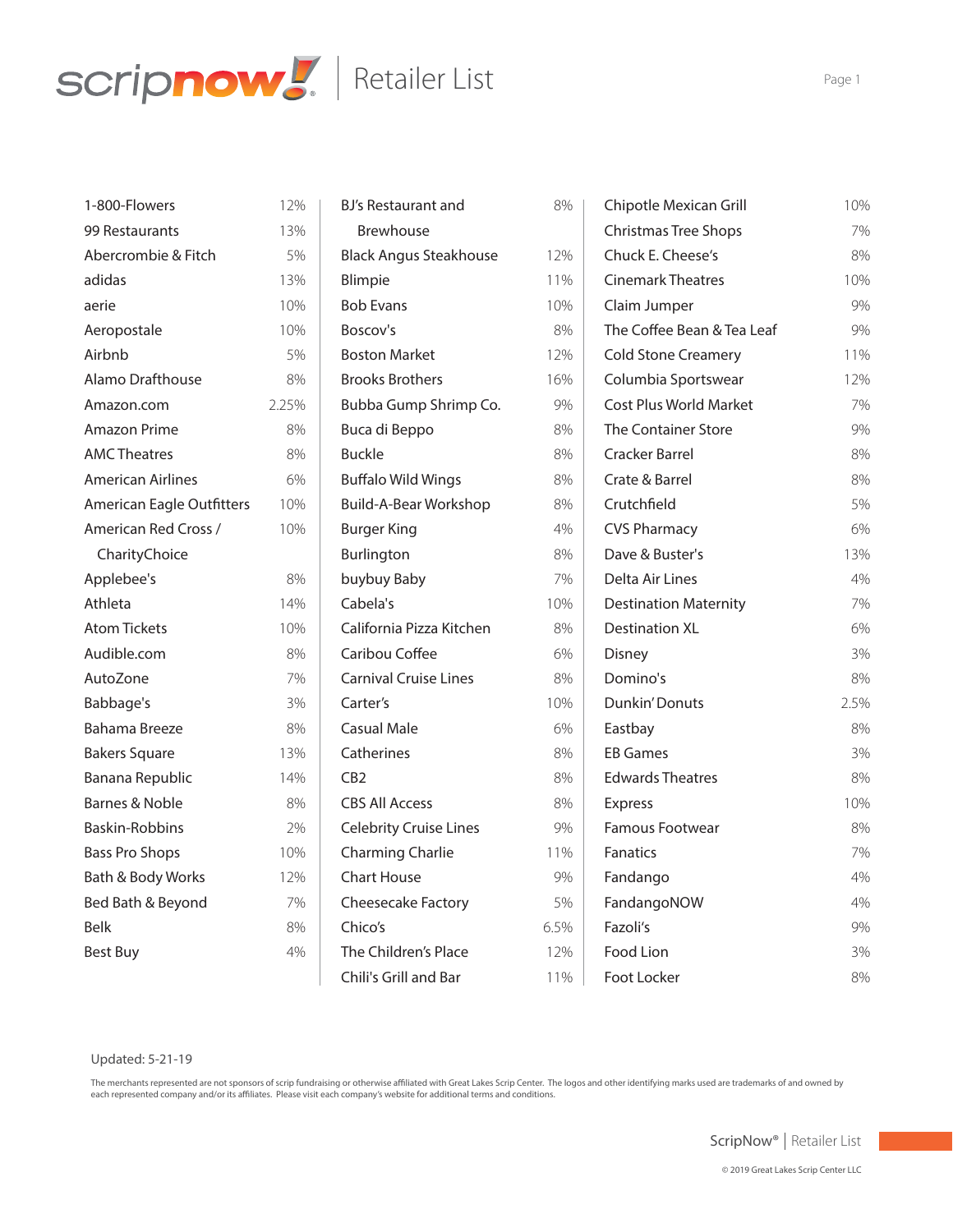

| Forever 21                 | 5%  |  |
|----------------------------|-----|--|
| GameStop                   | 3%  |  |
| Gap                        | 14% |  |
| Gordon Food Service Store  | 4%  |  |
| Gilt.com                   | 8%  |  |
| Global Hotel Card          | 10% |  |
| Powered by EAN Hotels      |     |  |
| Go Play Golf               | 9%  |  |
| Goodcents Deli Fresh Subs  | 12% |  |
| Google Play                | 3%  |  |
| Groupon                    | 7%  |  |
| Grubhub                    | 4%  |  |
| <b>Guitar Center</b>       | 4%  |  |
| Hallmark                   | 4%  |  |
| Hal Smith Restaurant Group | 8%  |  |
| <b>Harmon Face Values</b>  | 7%  |  |
| Harry & David              | 12% |  |
| Hollister Co.              | 5%  |  |
| The Home Depot             | 4%  |  |
| <b>HomeGoods</b>           | 7%  |  |
| Hotels.com                 | 6%  |  |
| Hulu                       | 6%  |  |
| <b>IHOP</b>                | 8%  |  |
| iTunes                     | 5%  |  |
| Jamba Juice                | 6%  |  |
| <b>JCPenney</b>            | 5%  |  |
| Jersey Mike's Subs         | 6%  |  |
| Jiffy Lube                 | 8%  |  |
| Kansas City Steak Company  | 12% |  |
| Kmart                      | 4%  |  |
| Kohl's                     | 4%  |  |
| <b>Krispy Kreme</b>        | 8%  |  |

| L.L. Bean                | 16% |
|--------------------------|-----|
| Landry's, Inc.           | 9%  |
| Lands' End               | 15% |
| Lane Bryant              | 8%  |
| Legal Sea Foods          | 13% |
| Lettuce Entertain You    | 12% |
| Restaurants              |     |
| Loews Cineplex           | 8%  |
| Logan's Roadhouse        | 10% |
| LongHorn Steakhouse      | 8%  |
| Lowe's                   | 4%  |
| Lucille's Smokehouse     | 8%  |
| Bar-B-Que                |     |
| Macy's                   | 10% |
| Maggiano's Little Italy  | 11% |
| Main Event Entertainment | 10% |
| <b>Marcus Theatres</b>   | 8%  |
| Marshalls                | 7%  |
| Morton's Steakhouse      | 9%  |
| Nike                     | 12% |
| Nintendo eShop           | 8%  |
| Nordstrom                | 6%  |
| The North Face           | 8%  |
| O'Charley's              | 13% |
| <b>Office Depot</b>      | 5%  |
| Office Max               | 5%  |
| Old Navy                 | 14% |
| Olive Garden             | 8%  |
| Omaha Steaks             | 11% |
| On The Border            | 11% |
| One Kings Lane           | 7%  |
| OshKosh                  | 10% |
|                          |     |

| <b>Outback Steakhouse</b> | 8%   |
|---------------------------|------|
| Overstock.com             | 8%   |
| P.F. Chang's China Bistro | 8%   |
| Panera Bread              | 8%   |
| Papa John's               | 9%   |
| Pappas Restaurants        | 6%   |
| Pep Boys                  | 7%   |
| Petco                     | 5%   |
| Pizza Hut                 | 8%   |
| <b>Playstation Plus</b>   | 4%   |
| <b>Playstation Store</b>  | 4%   |
| Pottery Barn              | 8%   |
| Pottery Barn Kids         | 8%   |
| Primary Kids Clothing     | 10%  |
| <b>Princess Cruises</b>   | 6%   |
| <b>QVC</b>                | 5%   |
| Rainforest Café           | 9%   |
| <b>Red Door Spa</b>       | 12%  |
| <b>Red Lobster</b>        | 8%   |
| <b>Red Robin</b>          | 8%   |
| <b>Regal Theatres</b>     | 8%   |
| RFI                       | 8%   |
| Royal Caribbean           | 13%  |
| Rubio's Coastal Grill     | 10%  |
| Ruth's Chris Steak House  | 10%  |
| Safeway                   | 4%   |
| Sam's Club                | 2.5% |
| <b>SCHEELS</b>            | 8%   |
| Sears                     | 4%   |
| Seasons 52                | 8%   |
| Sephora                   | 5%   |
| Shutterfly                | 9%   |

# Updated: 5-21-19

The merchants represented are not sponsors of scrip fundraising or otherwise affiliated with Great Lakes Scrip Center. The logos and other identifying marks used are trademarks of and owned by each represented company and/or its affiliates. Please visit each company's website for additional terms and conditions.